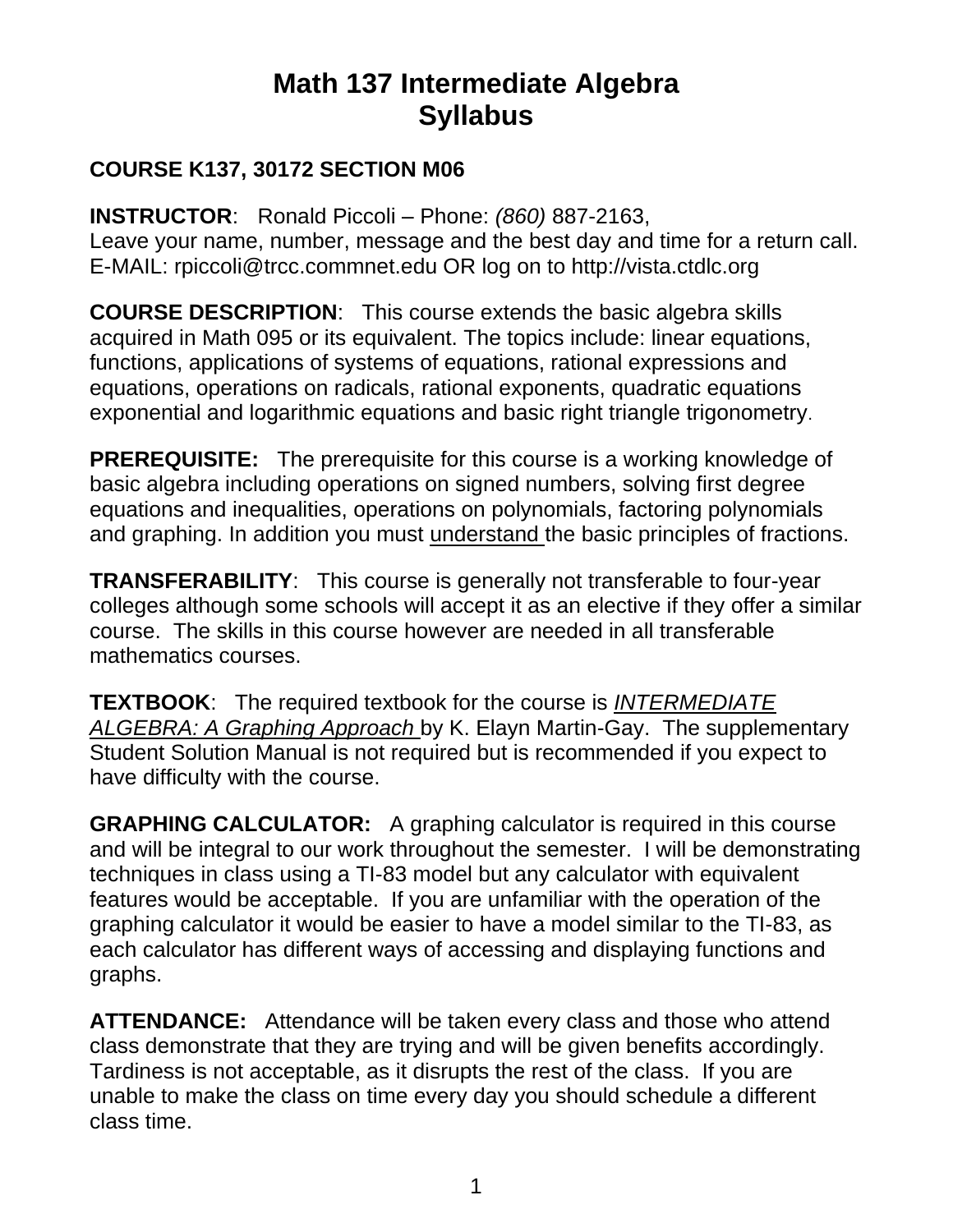## **Math 137 Intermediate Algebra Syllabus**

**HOMEWORK:** An assignment will be given at the end of each class. You are expected to have completed it by the next class. Solutions will be reviewed in class.

**TESTS & QUIZES:** There will be approximately six tests and several quizzes. Each quiz is worth 100 points. Each test is equivalent to two quizzes.

**MAKE-UP TESTS:** If you miss a quiz or a test you must make it up by the next class. Failure to make up a quiz or a test will result in an "F" grade on that quiz or test.

**GRADES:** One quiz grade will be dropped. The rest of the grades will be weighted and averaged to give you your final grade.

**OFFICE HOURS:** Prior to class or by appointment.

#### **COURSE SCHEDULE**:

| Day     | <b>Sections</b>     | <b>Assignments</b>                       |
|---------|---------------------|------------------------------------------|
| M 8-27  | 1.5                 | PG 53-54, 4-80 E4                        |
| W 8-29  | 1.6, 1.8            | PG 61-63, 5-40 E5; PG 85-88, 5-50 E5     |
| M 9-3   | Labor Day           |                                          |
| W 9-5   | Quiz 1, 2.5         | PG 188-190, 4-80 E4                      |
| M 9-10  | Trigonometry 1      | Handout, 2-30 EVEN                       |
| W 9-12  | Trigonometry 2      | Handout, 1-31 ODD                        |
| M 9-17  | <b>Review</b>       |                                          |
| W 9-19  | Test 1              |                                          |
| M 9-24  | 3.2, 3.3            | PG 278-279, Chapter Review 1-32          |
| W 9-26  | Quiz 2, 4.1         | PG 294-295, 3-69 E3                      |
| M 10-1  | 4.2, 4.3            | PG 302-303, 4-48 E4; PG 312-313, 1-20 E4 |
| W 10-3  | Review, 5.1         | PG 354-356, 5-90 E5                      |
| M 10-8  | <b>Columbus Day</b> |                                          |
| W 10-10 | Test 2              |                                          |
| M 10-15 | 5.2, 5.3            | PG 362-363, 5-75 E5; PG 375-376, 5-60 E5 |
| W 10-17 | 5.4, Quiz 3         | PG 377-378, 5-80 E5                      |